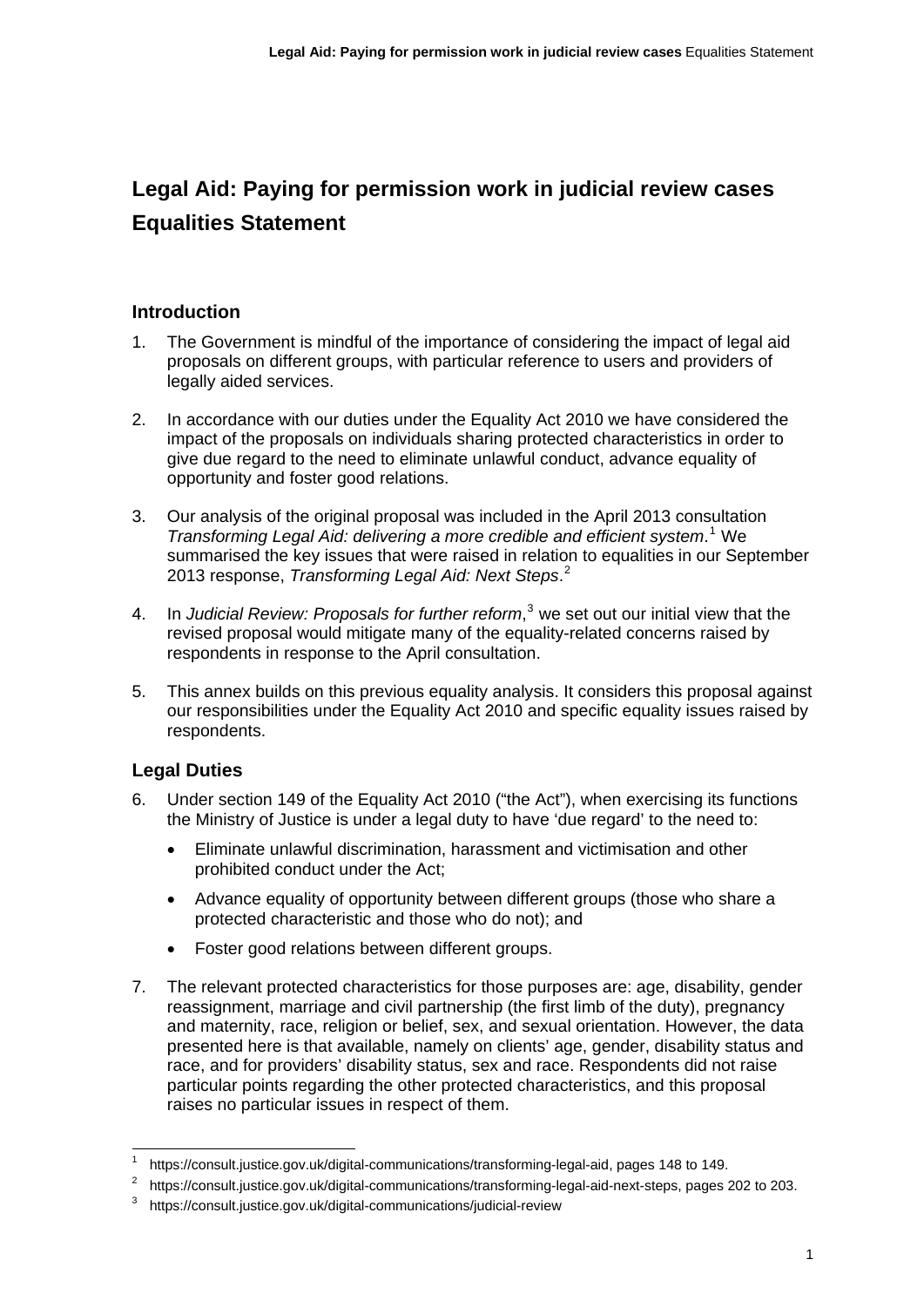- 8. Consistent with the duty, and with the statutory objectives of section 149 of the Act in mind, we have considered whether and how the policies in question are likely to impact on people sharing protected characteristics.
- 9. The provisions of the Act currently in force contain, in Chapter 2, several forms of prohibited conduct, namely:
	- direct discrimination (section 13)
	- discrimination arising from disability (section 15)
	- pregnancy and maternity discrimination (section 17 and section 18)
	- harassment (section 26)
	- victimisation (section 27)
	- breach of a non-discrimination clause (section 61)
	- indirect discrimination (section 19)
	- failure to comply with a duty to make reasonable adjustments (section 20 and section 21)
- 10. Those forms of prohibited conduct are considered, where relevant, in more detail in the analysis that follows.
- 11. In relation to the second and third statutory objectives advancement of equality of opportunity and fostering good relations – to which, under section 149, the Ministry is obliged to have due regard, guidance is provided in section 149(3) and (5):
	- *'(3) Having due regard to the need to advance equality of opportunity between persons who share a relevant protected characteristic and persons who do not share it involves having due regard, in particular, to the need to – remove or minimise disadvantages suffered by persons who share a relevant protected characteristic that are connected to that characteristic; take steps to meet the needs of persons who share a relevant protected characteristic that are connected to that characteristic; encourage persons who share a relevant protected characteristic to participate in public life or in any other activity in which participation by such persons is disproportionately low.'*
	- *'(5) Having due regard to the need to foster good relations between persons who share a relevant protected characteristic and persons who do not share it involves having due regard, in particular, to the need to— tackle prejudice and promote understanding.'*
- 12. Those provisions indicate that the matters to which the Ministry must have due regard include the need for steps to be taken – although the duty remains one of due regard (as opposed to, for example, a duty actually to take steps or a duty to achieve a particular result). We have considered the relevance and implications of the policies in question for the advancement of equality of opportunity and the need to foster good relations with the guidance in section 149(3) and (5) in mind. Where relevant, we address the second and third limbs of the duty in more detail in the analysis that follows.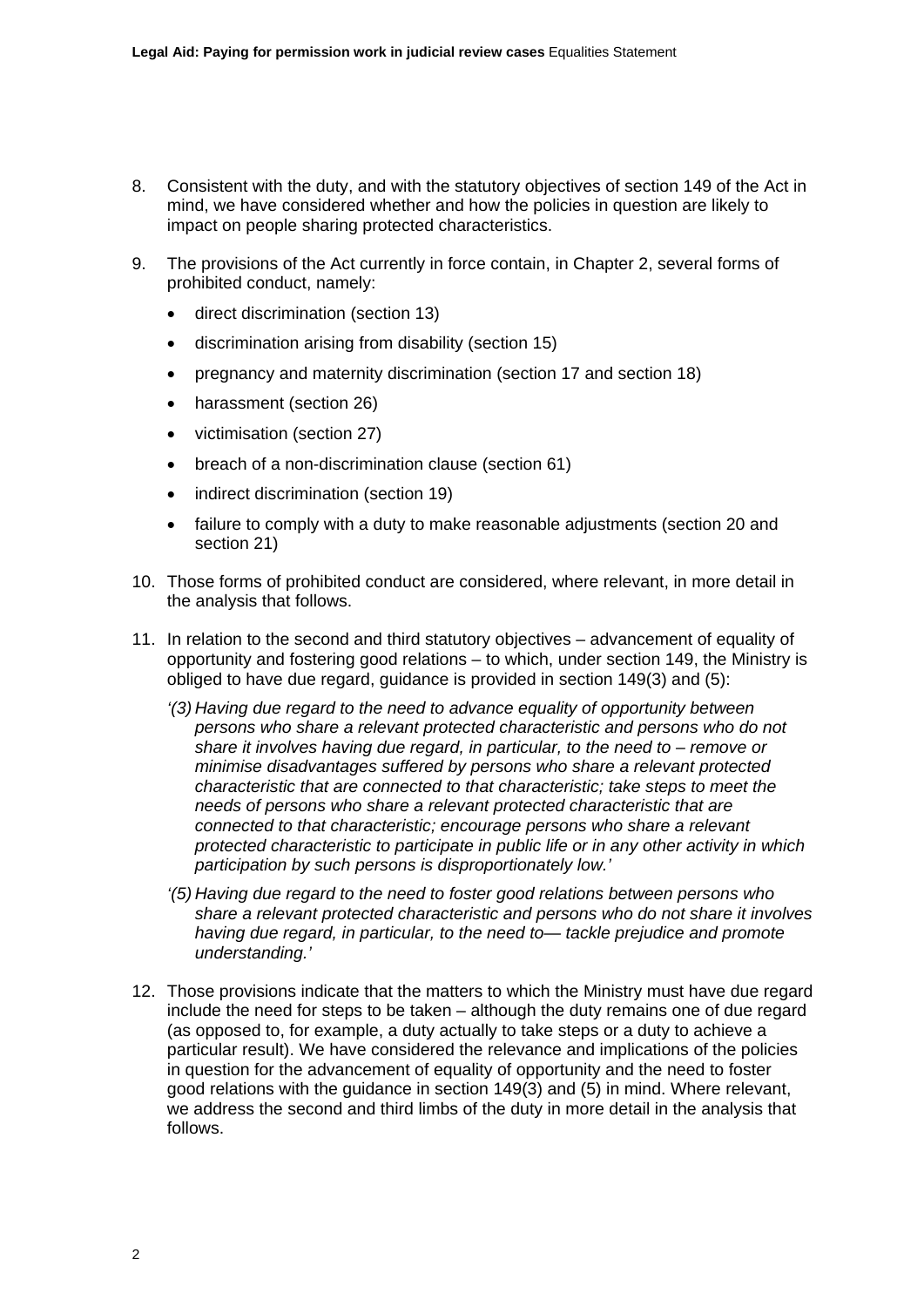## **Methodology**

- 13. In line with guidance published by the Equality and Human Rights Commission (EHRC), our approach to assessing the potential for particular disadvantages resulting from the proposals has been to identify the individuals whom the proposals would impact (the 'pool').
- 14. In this case the 'pool' is all JR cases which received legal aid funding in 2012/13. Cases affected by the proposals are those within this pool where permission is refused and cases where there is uncertainty as to whether payment would be made under the LAA's discretionary payment mechanism.
- 15. The aim of this analysis is to identify, where possible, whether persons who might be expected to lose as a result of the proposal share a protected characteristic and are expected to be disproportionately affected when compared to those who do not share that characteristic, as well as having due regard to the need to advance equality of opportunity and foster good relations between persons who share a relevant protected characteristic and persons who do not share it.
- 16. In the case of clients, we have considered the impact on clients in all cases in receipt of legal aid for a JR case in 2012/13, and compared the characteristics of clients in cases that are expected to be affected by the proposals with those that are not. However, while the provider will bear a direct loss in all affected cases, the impact on the client is uncertain since the outcome from their case is not expected to change.
- 17. In the case of providers, we have assessed the impact on all providers in receipt of legal aid for JR work in 2012/13, and looked at whether there is any evidence that the proposal puts at a particular disadvantage a group sharing a protected characteristic. The detailed methodology for this analysis is described below.
- 18. In seeking wider views we also asked an equalities related question in the consultation:

**Question 43: From your experience are there any groups of individuals with protected characteristics who may be particularly affected, either positively or negatively, by the proposals in this consultation paper?** 

**The Government would welcome examples, case studies, research or other types of evidence that support your views. The Government is particularly interested in evidence which tells us more about applicants for judicial review and their protected characteristics, as well as the groups on which they brought their claim.** 

## **Data sources**

- 19. We have identified the following data sources as providing the most relevant information on potential equality impacts:
	- Legal Aid Agency (formerly the Legal Services Commission) (LAA) data on clients collected through provider billing for 2012/2013 (LAA Client Data). This includes records of clients' sex, age, race, and illness or disability status.
	- Legal Services Research Centre (LSRC) provider data, collected to support their *Routine Diversity Monitoring of the Supplier Base* reports. The survey was most recently undertaken in 2010 and represents the diversity profile of those managing / controlling legal aid providers' offices.
	- Published 2011 Census data, to enable comparisons with the general population.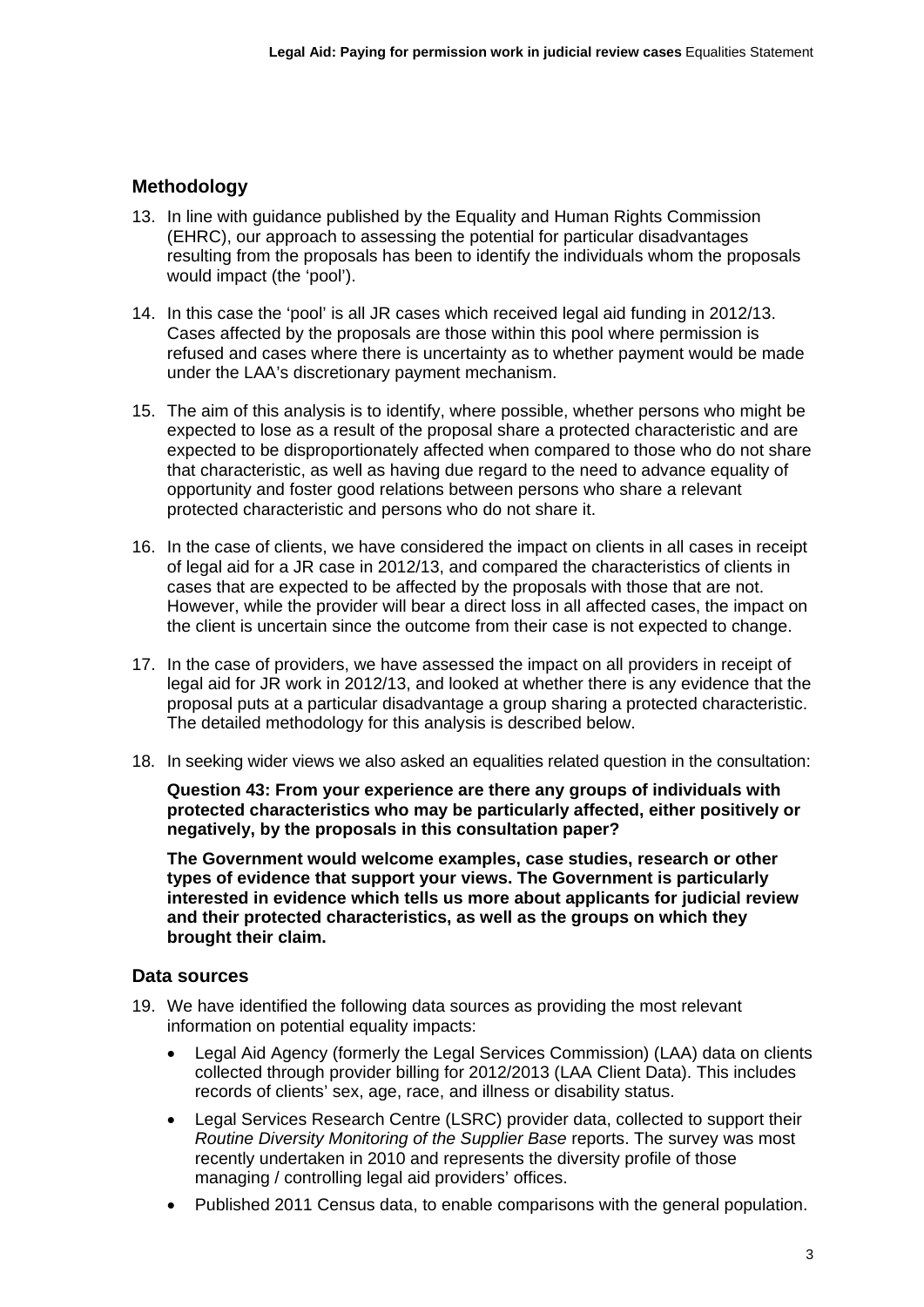- 20. Each of these data sources has some limitations. None of the data cover all of the protected characteristics. Our statistical analysis therefore only considers the available data on age, sex, race and disability. In addition:
	- LAA client data is recorded by providers, not legal aid clients themselves, and is therefore unlikely to be as accurate as self defined data, particularly in respect of disability / illness and race.
	- As with many administrative datasets, the quality of the LAA client data is affected by the extent of missing data, particularly regarding illness / disability status and race.
	- LSRC's provider equality data is based on a survey of providers which collectively have a 69% response rate.
- 21. Around 60% of providers who undertook legally aided work in Judicial Review cases were matched to data on protected characteristics. Therefore the equalities analysis is based on around 60% of those providers who undertook work on a permission application in a JR case in 2012/13. While this does not therefore present a complete picture, we are satisfied that the sample size is sufficient to draw robust conclusions.

# **Initial Analysis**

## *Transforming Legal Aid: initial analysis*

22. The Government set out our initial analysis and sought views about the equalities impact of our proposals in the *Transforming Legal Aid* consultation.[4](#page-3-0)

# **Final analysis**

## *Judicial Review: Proposals for Further Reform: Key Issues Raised*

- 23. Respondents to the further consultation have suggested that vulnerable people and certain groups with protected characteristics (in particular disabled people) would be particularly affected by proposals to limit permission payments for JR, as these groups are more likely to make up the client base for such cases. For example, respondents have argued that disabled people already face particularly high barriers to finding a legal aid practitioner in community care cases because they find it difficult to produce evidence of eligibility and to find a suitable adviser in what is a complex area of law already serviced by few firms. Community care cases, which generally involve disabled, mentally ill or elderly clients, can involve time-critical life and death situations, and may concern physical or emotional abuse, deprivation of liberty or a failure by public authorities to provide the services which the client requires (and to which they are entitled).
- 24. In *Judicial Review Proposals for further reform*, we set out our initial view that the revised proposal should mitigate many of the concerns raised by respondents in response to the *Transforming Legal Aid* consultation regarding vulnerable clients who have meritorious cases. Respondents argued that any system of payment at risk, even with the possibility of discretionary payment, will carry adverse equalities impacts. One of the reasons put forward in support of this is that there is often a significant amount of work involved in permission applications. Respondents have argued that as a result of this, providers will be forced to turn clients away because

<span id="page-3-0"></span><sup>-</sup>4 Transforming Legal Aid: delivering a more credible and efficient system (April 2013): <https://consult.justice.gov.uk/digital-communications/transforming-legal-aid> (Annex K).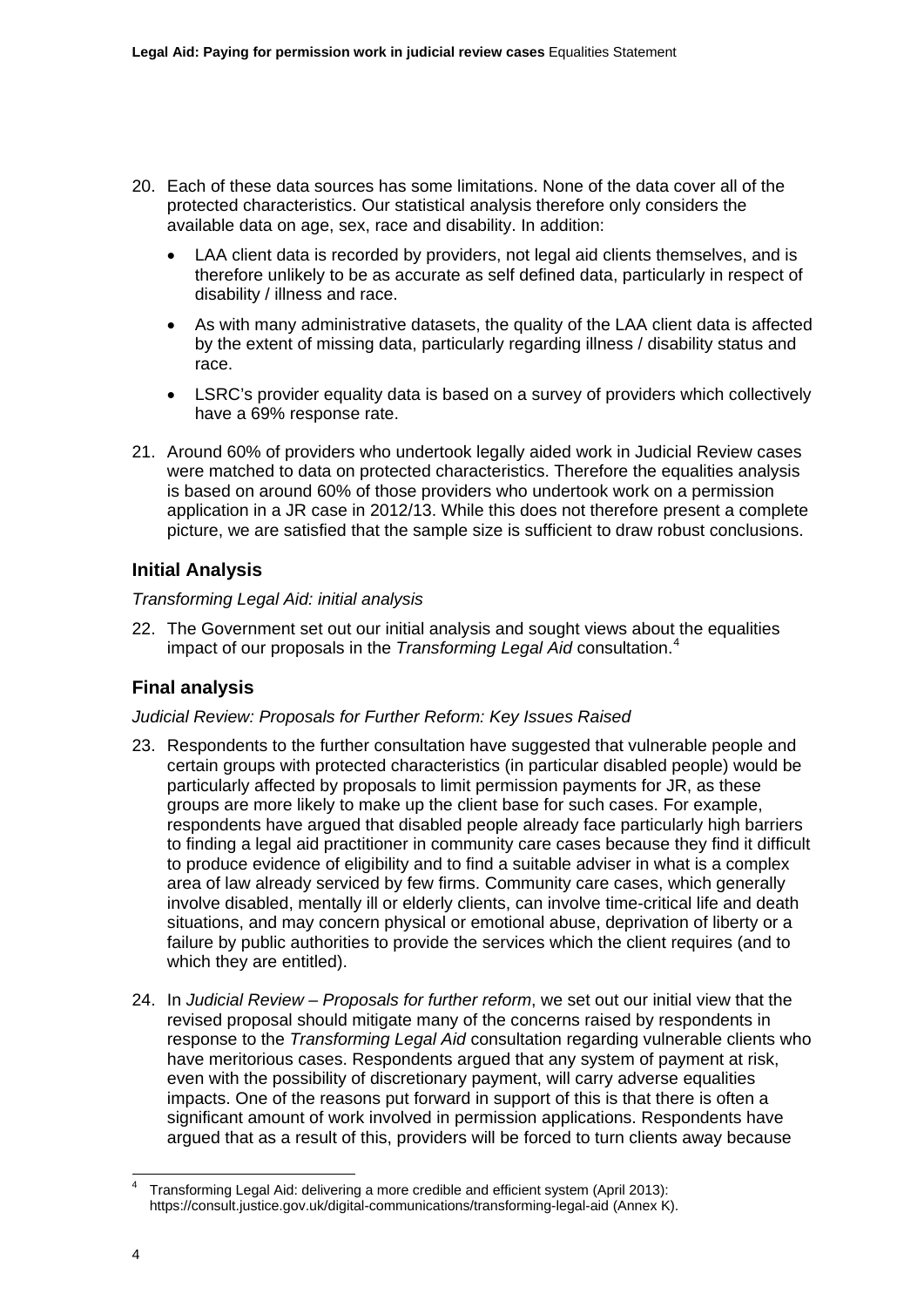they simply will not be able to afford to take the risk that they will not be paid for their work.

- 25. One respondent stressed that even with the discretionary payment mechanism, implementation of the proposal would mean that community care cases will not be brought, meaning that access to justice will be denied to the disabled and mentally ill clients that generally make up the client base for those cases. It has also been argued that the risk to providers is also likely to lead to the Official Solicitor not being in a position to instruct solicitors to bring such challenges on behalf of protected parties with the result that they will not be able to access the services that they require.
- 26. Some respondents have argued that disabled people lack the capacity to represent themselves, unlike non-disabled clients, which places them at a further disadvantage when compared with non-disabled clients.
- 27. Other respondents highlighted the impact that the proposal would have on children and those from Black, Asian and minority ethnic (BAME) backgrounds. They have argued that in judicial review cases, which may include education, social services or community care challenges, children may be in care and are more likely to be from a BAME or migrant background.
- 28. Respondents argued that teenagers and young adults will be particularly disadvantaged because they are less reliable and more likely to disengage from proceedings, meaning that the uncertainties providers face are greater in their cases.
- 29. One respondent raised concerns about the impact on claimants in immigration cases and argued that the cumulative impact of reforms to legal aid and changes to judicial review must be assessed, noting that the proposed residence test would also have an impact on this group. It was also argued that the proposal may impact on the ability to bring challenges on public sector equality duty grounds.
- 30. Some responses raised concerns about the impact on the Junior Bar who are often instructed to draft summary grounds and therefore would either be required to undertake work at risk, or providers would no longer instruct barristers on permission applications. Responses argued that the proposal would therefore impact disproportionately on providers from a BAME background and women.
- 31. Respondents argued more generally that firms will not be able to operate when they do not know whether or not they will be paid for the work that they do and that the possibility of being paid in the future under the discretionary criteria will not alleviate this chilling effect. They argue that they will no longer be able to offer publicly funded judicial review work.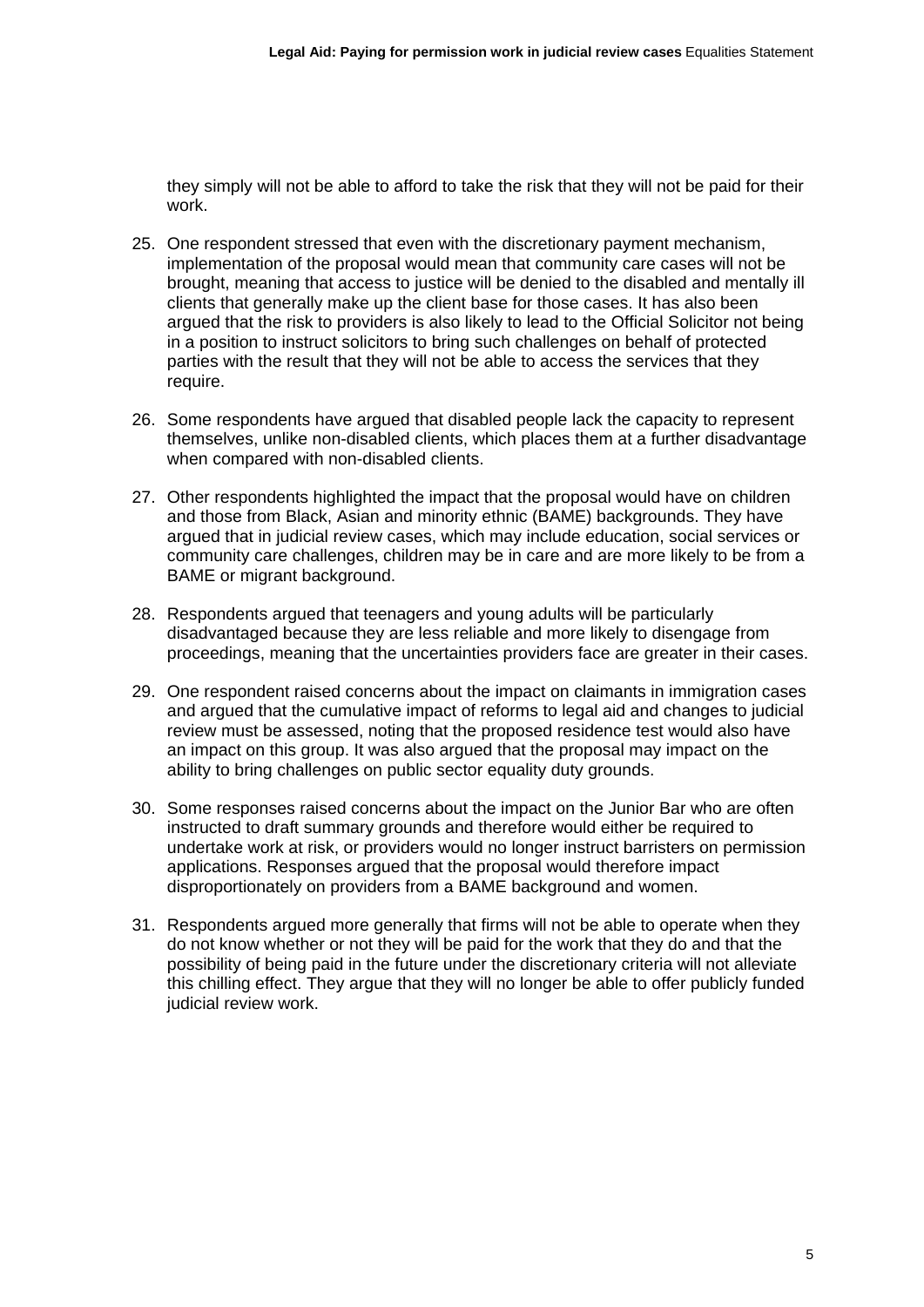#### **Government response**

- 32. We set out in *Transforming Legal Aid: Next Steps* that we continue to believe that taxpayers should not be expected to pay the legal bills for a significant number of weak judicial review cases which are not permitted by the court to proceed as they fail the test for permission in judicial review. However, we acknowledged that respondents raised concerns about the equality impacts of the proposal. We therefore undertook further consultation on a proposal to introduce a discretion to permit the Legal Aid Agency to pay providers in certain cases which conclude prior to a permission decision. We believe that the additional flexibility provided through the factors that will be taken into account by the LAA, which have been modified and placed on a non-exhaustive basis following consultation, will mitigate many of the concerns raised by respondents.
- 33. The Government continues to believe that limited legal aid resources should be properly targeted at those judicial review cases where they are needed most, if the legal aid system is to command public confidence and credibility. Under our proposal the provider would still receive payment for meritorious cases through one of three routes: i) the case is granted permission (and therefore will be guaranteed payment at either legal aid or *inter-partes* rates); ii) if a case does not proceed to a permission decision, costs are agreed as part of a settlement or through a costs order; iii) if costs cannot be recovered in such a case, for example where a settlement which is clearly in the best interests of the client is only offered on the basis of no costs, but the case was meritorious, then the provider will be able to recover payment at legal aid rates under the LAA's discretion.
- 34. We consider this and the adjustment to the factors under the LAA discretion will ensure that pre-permission meritorious cases will continue to be paid.
- 35. We do not accept that the proposal would undermine access to justice. It is legitimate for Governments to focus limited resources on the cases that really require it and we do not believe it is right for unmeritorious cases to receive funding. Providers will continue to be paid, as now, for the earlier stages of a case and, where the courts grant permission, providers will continue to be paid for their work on the permission application. In meritorious cases which conclude prior to a permission decision but in which claimants are unable to recover costs as part of a settlement or through a costs order, providers may be able to obtain a discretionary payment from the LAA. In both cases, legal aid for the client will not be affected. We therefore do not agree, as suggested by some respondents, that the proposal would make it extremely difficult for most people with protected characteristics to qualify for legal aid to challenge decisions made by the state.
- 36. This reform affects the payment of providers and we do not consider that it impacts on clients other than in relation to unmeritorious cases which, following more careful scrutiny at the pre-action stage, may no longer be taken forward by providers. Clients could be more widely affected in their ability to pursue a judicial review if the changes were to have an impact on the sustainability of the legal aid market resulting in an adverse effect on service provision; however for the reasons set out in the Government response we believe this is unlikely. Potential impacts on clients may also depend upon behaviour change amongst providers, which cannot be predicted.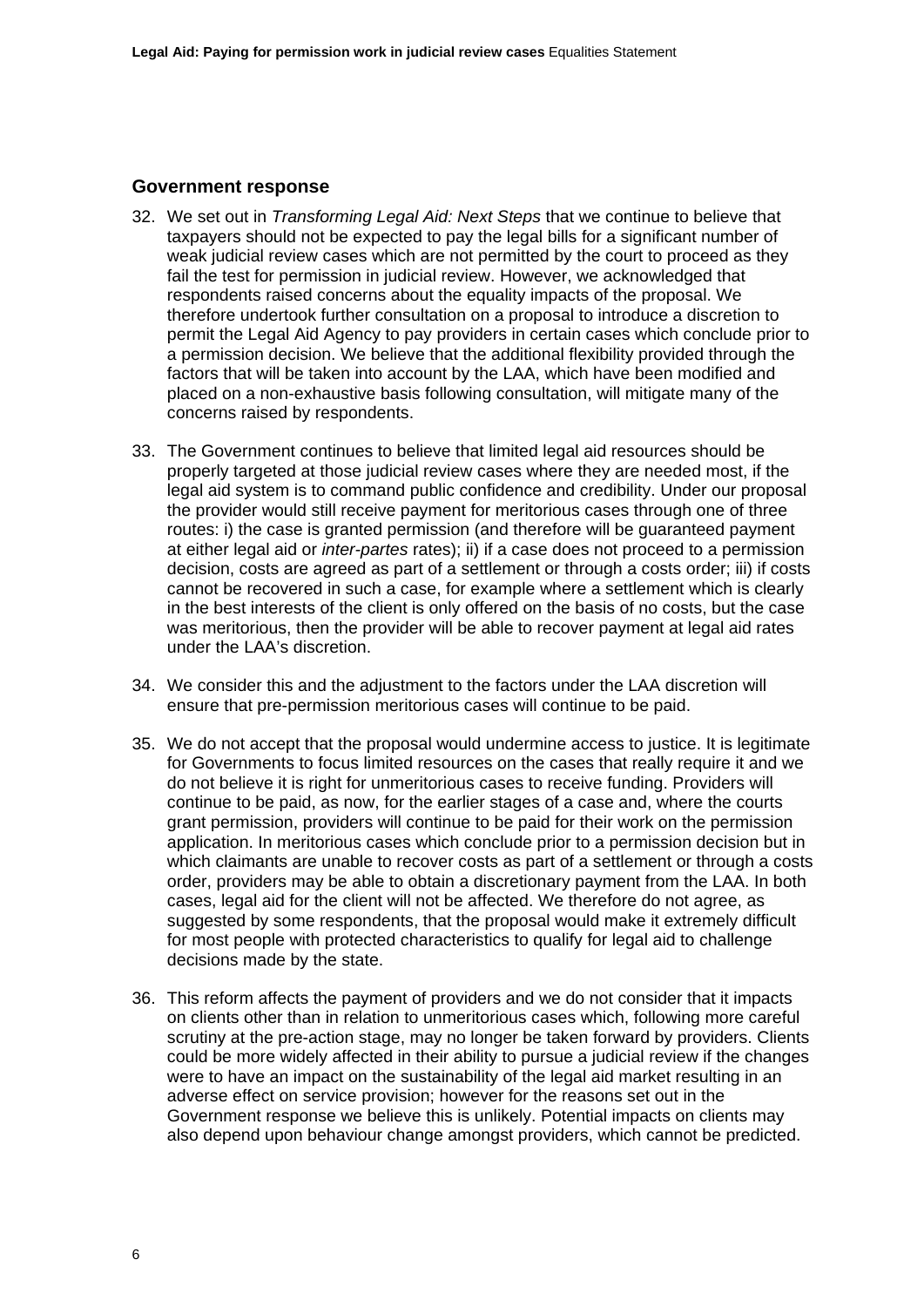- 37. We have considered the implications of the reforms for the advancement of equality of opportunity and the need to foster good relations. We have considered the extent to which the proposed changes are compatible with the need to encourage such participation. We consider that where relevant, the reforms do not undermine attainment of those objectives.
- 38. The reform is intended to target limited legal aid resources at those judicial review cases where they are needed most, if the legal aid system is to command public confidence and credibility. For the most part, we do not consider changes in legal aid remuneration to be relevant to the need to advance equality of opportunity or foster good relations.
- 39. The primary responsibility of MoJ in administering the legal aid system must be to provide fair and effective legal aid to those clients most in need. While we have taken into account points made by respondents about the potential effect of this reform on providers and the junior bar, the specific levels of representation within given practice areas at the Bar and in the solicitors' profession are primarily the responsibility of the BSB and SRA.
- 40. Although MoJ is mindful of the need to encourage those with a protected characteristic to participate in public life and the need to advance equality of opportunity generally, MoJ does not believe that legal aid remuneration is the most appropriate policy instrument by which to achieve diversity within the professions or the judiciary. Were the reform to make the attainment of the objectives more difficult, we consider that the changes are necessary and justified in all of the circumstances (including the financial context), for the reasons we have set out.
- 41. We have considered how potential adverse impacts could be mitigated. We have revised the discretionary criteria consulted upon to take respondents' concerns into account. For example, the criteria will be non-exhaustive and instead become factors that the LAA would take into account in determining, in a case which concludes prior to permission, whether it is reasonable to make payment. This introduces a further degree of flexibility under which providers will be able to argue that they ought to be paid, further mitigating the potential effects on legally aided JR clients raised by consultees.

## **Impact on providers**

- 42. We do not accept that providers will leave the market as a result of our proposal leading to a denial of access to justice for clients who may hold strong cases. We consider that it is likely that there will remain providers who undertake judicial review work, taking on cases which they consider to be of merit. It is proper that they scrutinise claims carefully before applying to the LAA for funding, but in a case where the LAA and the provider agree that the case is meritorious the client will still be represented (albeit that the provider will act at risk up to the point of a permission decision). In a meritorious case the provider will still be paid, either through costs from the defendant at *inter partes* rates or at legal aid rates because the case is granted permission or concludes prior to permission and LAA exercises its discretion in the provider's favour. For these reasons we do not accept that the proposal gives rise to a chilling effect on access to justice or is unlawful.
- 43. If providers continue to carry out work on the permission stage on a case but do not receive payment for that work then they will be negatively impacted by the proposal.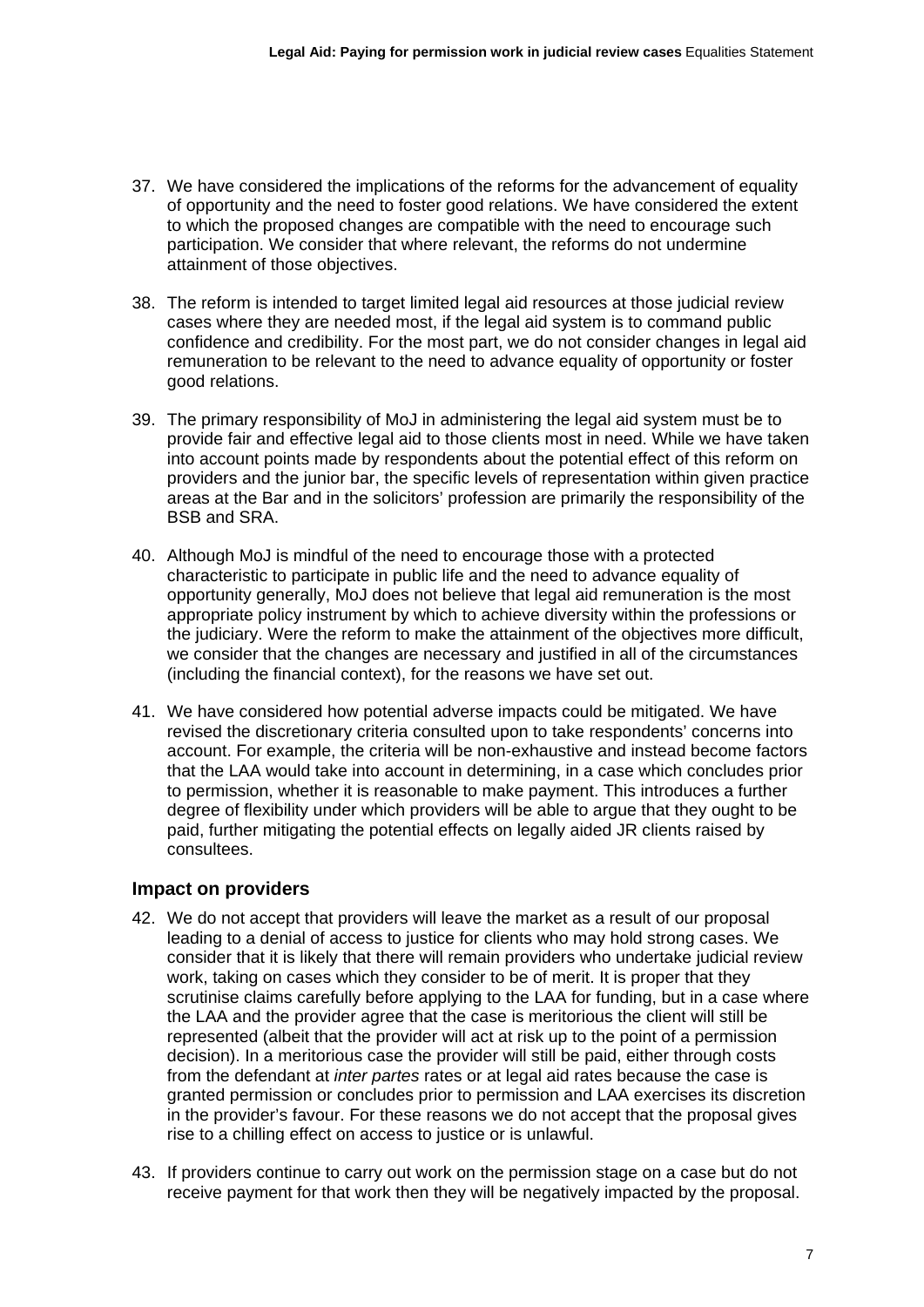## *Methodology*

- 44. Data is available on the following protected characteristics of legal aid providers: gender, race and disability status. These characteristics are based on majority ownership or majority control (OMC) of an organisation. LAA closed case administrative data shows that in 2012/13, 524 providers were recorded as receiving legal aid in a Judicial Review (JR) case. These providers have been matched to data held on the protected characteristics of the OMC of these organisations. Around 60% of providers in JR cases were matched to data on protected characteristics, meaning that equalities analysis can be carried out on around 60% of providers in receipt of legal aid for a JR case in 2012/13.
- 45. We have considered the characteristics of providers that are expected to be affected by the reforms, those carrying out cases where permission was refused (endpoint codes F & G) and all cases where payment may not be awarded (endpoint codes B, E, F & G)<sup>[5](#page-7-0)</sup> and compared these with all providers in receipt of legal aid for a JR case in 2012/13. Using this data, the analysis looks at what proportion of providers in receipt of legal aid for a JR case in 2012/13 would have been impacted by the reforms, and what the mean and median loss would have been for these providers. This allows us to look at whether majority owned or majority controlled providers with certain protected characteristics are more or less likely to be impacted by the proposed reforms. Median and mean losses are shown as a proportion of a provider's intake from the civil legal aid fund,  $6$  rather than as an absolute loss. Mean losses should be treated with caution as these are skewed by a small number of firms seeing high losses and therefore the median is a better measure of comparison when looking at average losses for providers of different characteristics.
- 46. The analysis also looks at whether a particular group is over-represented compared with the general population and could therefore against this measure be put at a particular disadvantage as a result of the proposal.

## *Key Findings*

- 47. The analysis finds that (within the pool of JR providers) providers where a member of the OMC is long-term ill or disabled are no more likely to be affected by the proposals than providers where no-one is disabled. Similarly, BAME providers are no more likely to be affected compared to White British providers, although where BAME providers do see a loss it is expected to be slightly higher on average compared with White British providers.
- 48. When looking at just cases where permission is refused, female majority owned/controlled providers are no more likely to be affected than male providers. However, when all possible losses are considered, there is evidence to suggest that female majority owned/controlled providers are more likely to be affected than male providers; however, the low number of female owned/controlled providers means this result cannot be stated with any confidence.

<span id="page-7-0"></span><sup>–&</sup>lt;br>5 Endpoint codes are described in the accompanying impact assessment: *Reforms to Judicial Review*, paragraph 2.85.

<span id="page-7-1"></span>It is not possible to incorporate LASPO changes into firm's fund take.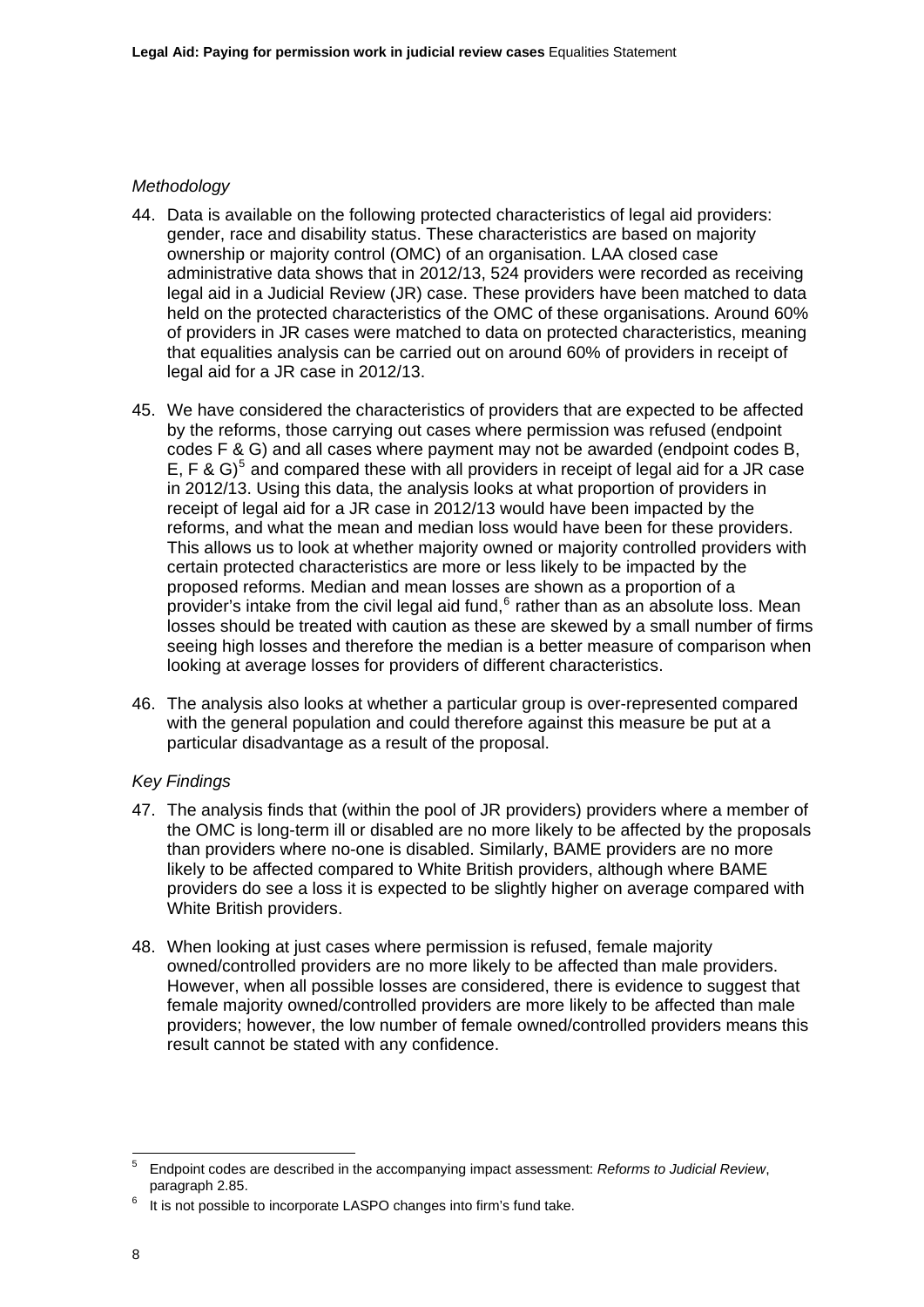49. When compared with the general population, the analysis shows that male providers and providers of BAME race are over-represented compared with the general population. This suggests that these two groups could be disproportionately impacted by the proposals.

## *Race*

- 50. Table 1 shows the proportion of providers that are expected to suffer a loss in revenue as a result of payment not being made in cases where permission is refused split by the race of the management. The table also gives mean and median loss in revenue for affected providers as a proportion of their civil fund take.<sup>[7](#page-8-0)</sup>
- 51. The table shows that based on 2012/13 work undertaken, 36% of White British providers would have experienced a loss in revenue compared with 45% of BAME providers. However, this difference is not large enough to be statistically significant.<sup>[8](#page-8-1)</sup> meaning that it is not possible to conclude that BAME providers are more likely to be impacted by the proposals compared with White British providers.
- 52. Table 1 also gives the mean and median loss as a proportion of the civil legal aid fund take for providers that are affected by the proposals. This shows that BAME providers see slightly higher losses compared with White British providers: the median loss is 1.2% of civil fund take for BAME providers compared with 0.8% for White British providers. However, this difference in median loss is small.

**Table 1: Revenue reduction as a % of civil fund take by race; reduction based on definite losses (endpoint codes F & G)** 

|                      | Number of        |            | As % of Civil Fund Take |                    |
|----------------------|------------------|------------|-------------------------|--------------------|
|                      | <b>Providers</b> | % affected | <b>Mean Loss</b>        | <b>Median Loss</b> |
| <b>White British</b> | 225              | 36%        | 13                      | 0.8                |
| <b>BAME</b>          | 78               | 45%        | 8                       | 1.2                |
| <b>Split</b>         | 26               | 65%        | 9                       | 0 7                |
| <b>Total</b>         | 329              | 41%        | 11                      | 0.8                |

- 53. Table 2 gives the same data, but where the drop in revenue is based on all possible losses, both cases where permission is refused (endpoint codes F and G) and cases that end before a permission decision or where there is uncertainty as to whether payment would be made (endpoint codes B, E, F and G). Unlike with certain losses, the proportion of providers that could lose is slightly higher (75%) for White British providers compared with BAME providers (71%); however, again this is not a statistically significant result. This means that White British providers are no more likely to be affected by the reforms compared with BAME providers.
- 54. As with table 1, BAME providers have a slightly higher median loss than White British providers. While the difference is not large, when taken with table 1 this does suggest that losses for BAME providers are likely to be slightly higher than for White British providers.

<span id="page-8-0"></span><sup>1</sup> 7 'Civil fund take' refers to total income from the civil legal aid fund.

<span id="page-8-1"></span><sup>8</sup> Statistical significance looks at how certain we can be, given the difference in the size of the two groups, that two groups differ from each-other.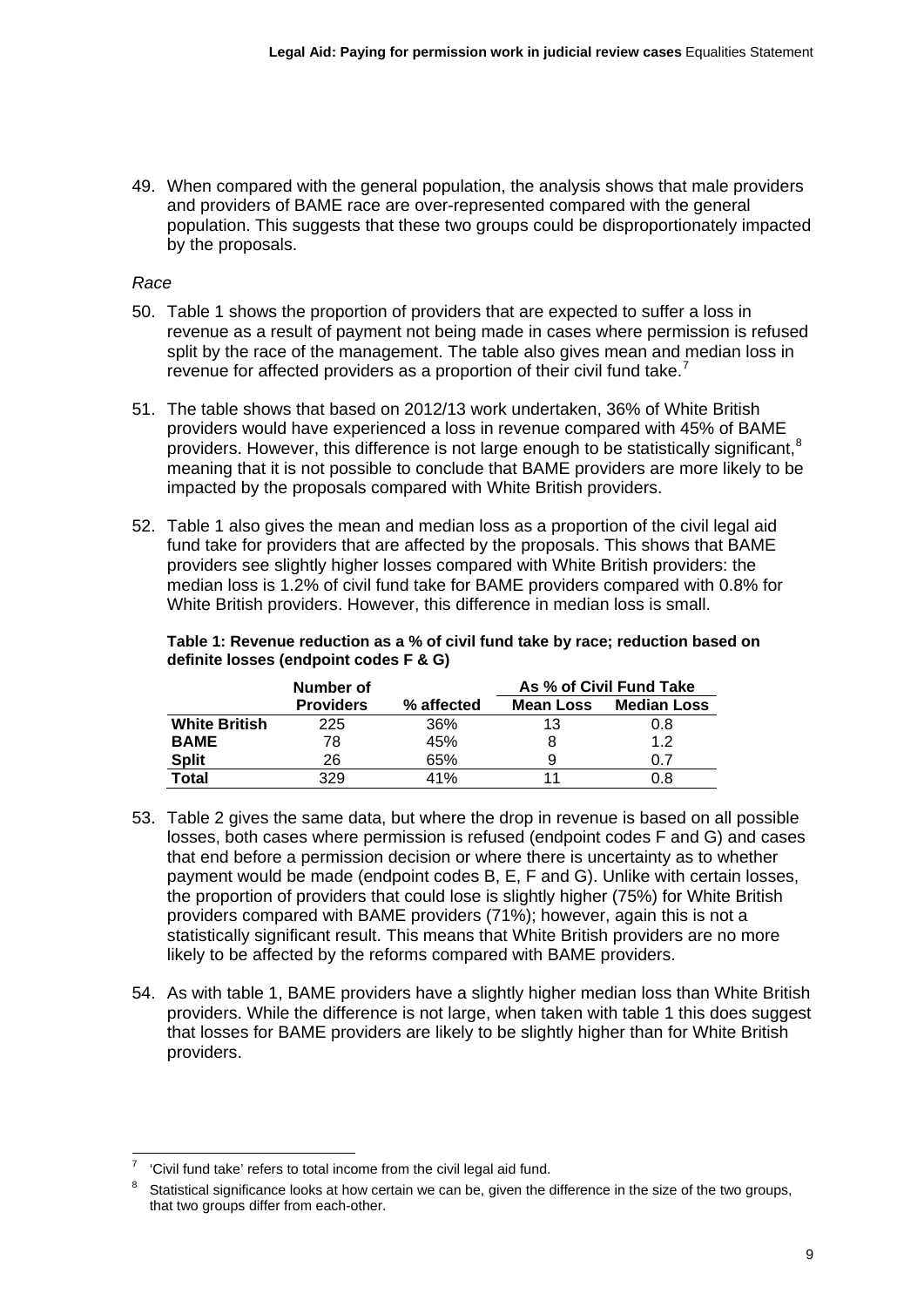55. In conclusion, tables 1 and 2 suggest that while BAME providers are no more or less likely to be affected by the reform than White British providers; although where providers do see a loss in revenue this loss is likely to be slightly higher on average for BAME providers compared to White British providers. Whilst the consultation responses suggested that BAME providers would be especially hard hit and put at significant disadvantage due to the high proportion of BAME firms with five or fewer solicitors being driven out of the market, our analysis shows only a slight loss in average revenue.

**Table 2: Possible revenue reduction as a % of civil fund take by race; all possible losses (endpoint codes B, E, F & G)** 

|                      | Number of        |            | As % of Civil Fund Take |                    |
|----------------------|------------------|------------|-------------------------|--------------------|
|                      | <b>Providers</b> | % affected | <b>Mean Loss</b>        | <b>Median Loss</b> |
| <b>White British</b> | 225              | 75%        | 12                      | 1.1                |
| <b>BAME</b>          | 78               | 71%        | 11                      | 1.5                |
| <b>Split</b>         | 26               | 92%        |                         | 3.0                |
| <b>Total</b>         | 329              | 75%        | 11                      | 14                 |

56. However, BAME providers are over-represented compared with the general population as 24% of JR providers have a majority management or ownership with a BAME background. This is higher than the general population, suggesting that against that measure the proposal could have a disproportionate impact on BAME providers.

#### *Gender*

- 57. Table 3 shows the proportion of providers that will suffer a loss in revenue as a result of payment not being made in cases where permission is refused split by the gender of the management. The table also gives the mean and median loss in revenue for affected providers as a proportion of their civil fund take.
- 58. Table 3 shows that for providers expected to be negatively impacted by the reforms, a slightly higher proportion of male providers are affected (43%) compared to female providers (34%). However, this is not a statistically significant difference meaning that male providers are no more likely to suffer loss than female providers.
- 59. Looking at the size of the losses shows that the median loss is slightly higher for male providers compared with female providers. However, this difference is marginal supporting the finding that male providers are no more likely to be affected compared to female providers.

**Table 3: Revenue reduction as a % of civil fund take by gender; reduction based on definite losses (endpoint codes F & G)** 

|               | Number of        |            | As % of Civil Fund Take |                    |
|---------------|------------------|------------|-------------------------|--------------------|
|               | <b>Providers</b> | % affected | <b>Mean Loss</b>        | <b>Median Loss</b> |
| Male          | 182              | 43%        | 14                      | 0.8                |
| <b>Female</b> | 74               | 34%        |                         | 0.5                |
| <b>Split</b>  | 71               | 42%        | 12                      | 14                 |
| Total         | 327              | 41%        | 11                      | 0.8                |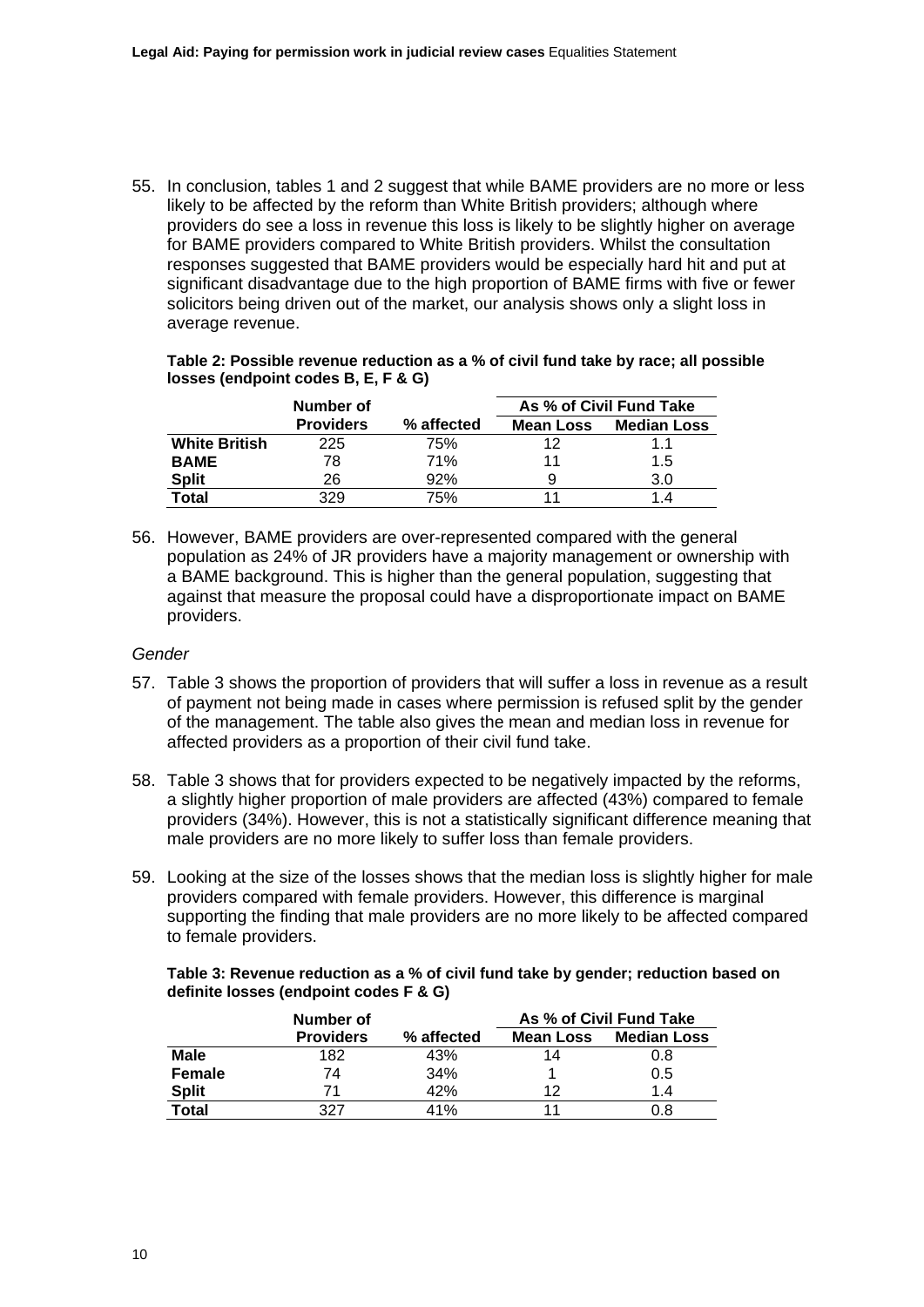- 60. Table 4 gives the same split as table 3, but where the proportion affected covers cases where permission is refused and cases which finish before a permission decision or where there is uncertainty in the data as to whether the provider would be paid. Table 4 shows that when the analysis is extended to cover all cases where a provider could lose payment, 82% of female providers are affected compared with 71% of male providers. This difference is statistically significant at the 90% degree of confidence, but not at the 95% level. This means we can say there is weak evidence that female led providers are more likely to be affected by the reforms, but that we cannot say this with any confidence due to the low number of female led providers.
- 61. Table 4 shows that median losses are very similar for male and female providers. This suggests that female providers that do lose are likely to suffer similar sized loses to male led providers that are affected by the reform.
- 62. When the analysis is extended to all possible losses, there is weak evidence to suggest that a higher proportion of female led providers may suffer loss compared with male providers. However, for providers that are affected, the size of the losses is expected to be similar.

|               | Number of        |            | As % of Civil Fund Take |                    |
|---------------|------------------|------------|-------------------------|--------------------|
|               | <b>Providers</b> | % affected | <b>Mean Loss</b>        | <b>Median Loss</b> |
| Male          | 182              | 71%        | 14                      | 1.3                |
| <b>Female</b> | 74               | 82%        |                         | 1.1                |
| <b>Split</b>  | 71               | 79%        | 14                      | 2.2                |
| Total         | 327              | 76%        | 11                      | 1.4                |

**Table 4: Expected revenue reduction as a % of civil fund take by gender; all possible losses (endpoint codes B, E, F & G)** 

63. Analysis compared with the general population suggests that male providers are slightly over-represented compared with the general population. 56% of JR providers have a majority management or ownership that is male compared with 49% of the general population, suggesting that the proposal does disproportionately affect male providers.

## *Disability Status*

- 64. Table 5 shows the proportion of providers that are expected to suffer a loss in revenue as a result of payment not being made in cases where permission is refused split by the whether a member of the management is ill or disabled. The table also gives mean and median loss in revenue for affected providers as a proportion of their civil fund take.
- 65. Table 5 shows that 44% of providers where a member of the management is ill or disabled are expected to lose from the reforms; however, this is very similar to the proportion for majority owned or majority controlled providers where no-one is ill or disabled (40%) and the difference is not statistically significant. Median losses are also similar for ill or disabled and non-disabled providers, suggesting that ill or disabled providers are no less likely to be affected by the reforms than non-disabled providers.
- 66. From this table we can conclude that providers where a member of the management or ownership is ill or disabled are no more likely to be affected compared to providers where no member of the management is ill or disabled.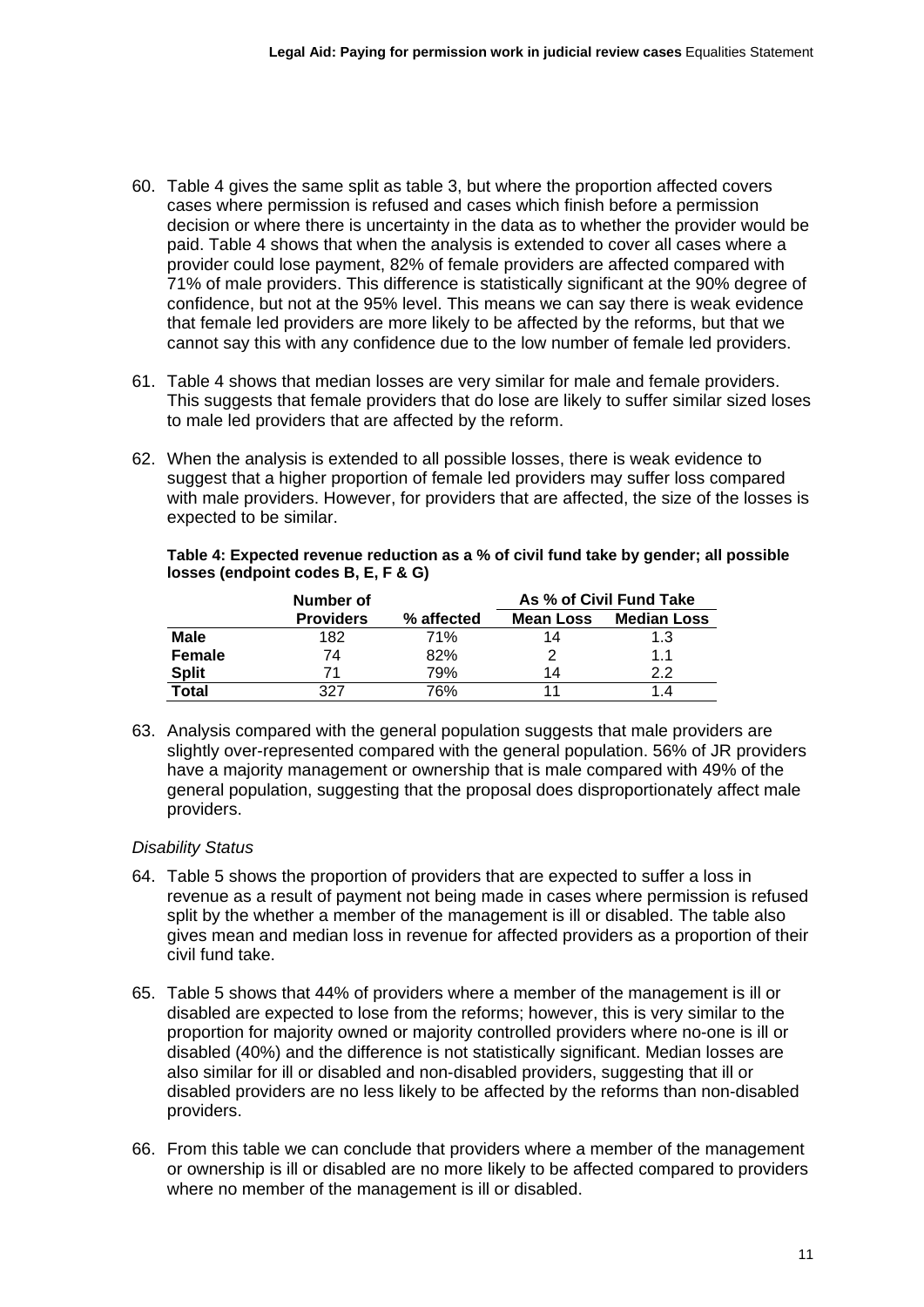**Table 5: Revenue reduction as a % of civil fund take by disability; reduction based on definite losses (endpoint codes F & G)** 

|                               | Number of        |            | As % of Civil Fund Take |                    |
|-------------------------------|------------------|------------|-------------------------|--------------------|
|                               | <b>Providers</b> | % affected | <b>Mean Loss</b>        | <b>Median Loss</b> |
| No illness/disability         | 304              | 40%        |                         | 0.8                |
| <b>Any illness/Disability</b> | 27               | 44%        |                         | 0.6                |
| Total                         | 331              | 40%        |                         | 0.8                |

- 67. Table 6 gives the proportion of providers impacted when the drop in revenue is based on both cases where permission is refused and cases that finish before a permission decision or where there is uncertainty as to whether payment would be made.
- 68. The table shows that while 85% of providers where a member of the management is ill or disabled are expected to lose, this is not statistically significantly higher than the proportion majority owned or majority controlled providers where no-one is ill or disabled (74%). The reason that the difference is not statistically significance is because the small number of providers where a member of the management is ill or disabled (27) means it is not possible to conclude that ill or disabled providers are more likely to be affected than non-disabled providers.
- 69. The table shows that median losses are the same for ill or disabled and non-disabled providers. The high mean loss for non-disabled providers will be skewed by a small number of providers seeing very high losses.
- 70. Table 6 shows that providers where are member of the management is ill or disabled are no more likely to be impacted than non-disabled providers.

| losses (endpoint codes B, E, F & G) | Table 6: Expected revenue reduction as a % of civil fund take by disability; all possible               |  |
|-------------------------------------|---------------------------------------------------------------------------------------------------------|--|
| .                                   | $\bullet$ - $\bullet$ - $\bullet$ $\bullet$ - $\bullet$ - $\bullet$ - $\bullet$ - $\bullet$ - $\bullet$ |  |

|                   | Number of        |            | As % of Civil Fund Take |                    |
|-------------------|------------------|------------|-------------------------|--------------------|
|                   | <b>Providers</b> | % affected | Mean Loss               | <b>Median Loss</b> |
| No disability     | 304              | 74%        | 12                      | 1.4                |
| <b>Disability</b> | 27               | 85%        |                         | 1.4                |
| Total             | 331              | 75%        | 11                      | 1.4                |

71. Analysis compared with the general population suggests that disabled providers are not over-represented compared with the general population. Just 8% of JR providers have a member of the management that is ill or disabled. This is below the proportion for the general population, suggesting that the proposal does not disproportionally affect disabled providers.

## **Impact on clients**

72. Clients will only be directly affected if the provider refuses to take on the case. If the provider still takes on the case then the provider will bear the cost rather than the individual client. As a result, the reform should only impact on clients in relation to unmeritorious cases, given that the proposal is designed to incentivise providers to consider more carefully whether to issue the claim. It is important to note that the reform affects the provider's remuneration, and not the grant of legal aid to the client. The client will remain in receipt of legal aid for the life of the case (unless it is withdrawn for other reasons).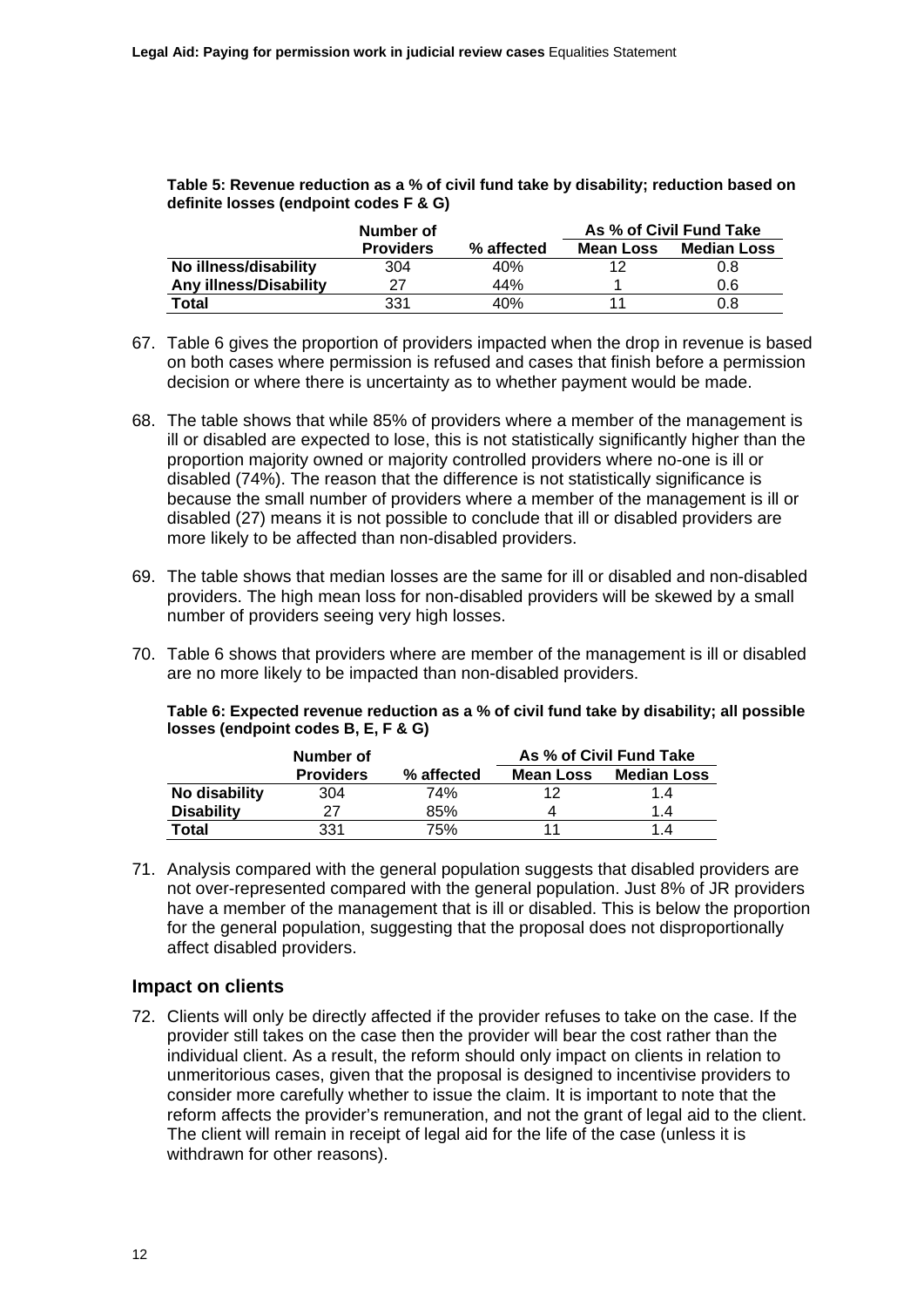- 73. However, taking into account points made by consultees (and in case of any indirect impacts on clients as a result of non-payment to providers) we have considered the protected characteristics of clients, both in relation to those cases where permission is refused and payment is no longer made to the provider, as well as those where the provider may still be paid under the LAA's discretion.
- 74. Data is available on the following protected characteristics of individuals claiming legal aid for a Judicial Review case in 2012/13: age, gender, race and disability status.
- 75. The main Impact Assessment showed that in 2012/13 there were 3,617 Judicial Review cases which received legal aid funding. Of these, 751 cases were refused permission and therefore the provider would no longer be paid as a result of this policy; these were identified from end-point codes F & G.
- 76. The Impact Assessment also noted that there may be up to an additional 1,732 cases in which the provider is no longer paid, but it is not possible to tell from the data. These are either cases where it is not known whether a permission application was made, or cases that settled before a permission decision and may or may not receive legal aid funding from the LAA under the discretionary payment mechanism. These were identified from end-point codes B and E.
- 77. Together, these two groups make up the 2,483 clients that could potentially be affected by the proposals (if the provider no longer took the case), out of a total of 3,617 clients that receive legal aid funding for a JR case in 2012/13 ('the pool'). The analysis below considers whether there is any evidence that the proposal disproportionately impacts against a group with a protected characteristic, and also looks at whether a group with a protected characteristic amongst legally aided JR clients is over-represented compared with the general population.

## *Indirect discrimination*

- 78. Table 7 gives the protected characteristics of the 'pool', those in receipt of legal aid for a JR case in 2012/13, and compares the characteristics of those affected by the proposals with those that are not affected. Those affected are the 2,483 clients whose case may no longer receive funding as a result of the proposal, while the 'not affected' group is the remaining 1,134 cases that received legal aid funding for a JR case in 2012/13.
- 79. Table 7 shows that there is no evidence of indirect discrimination in the categories of race, disability or gender, as a result of the proposal as the protected characteristics of clients affected by the proposals matches the characteristics of those not affected. For example, 48% of those affected by the proposals have a BAME race, compared with 46% of those not affected. Similarly, for disabled individuals the proportion not affected and affected that is disabled is equal at 25%. The proportion of men in the affected group is slightly higher than the non-affected group, 64% compared to 61%, but this difference is within the margin of error suggesting that men are not disproportionately impacted. The proportion of 18-24 year olds is slightly higher amongst the affected group compared to the non-affected group, and so the proposal could have a slightly disproportionate on younger individuals although the difference is marginal.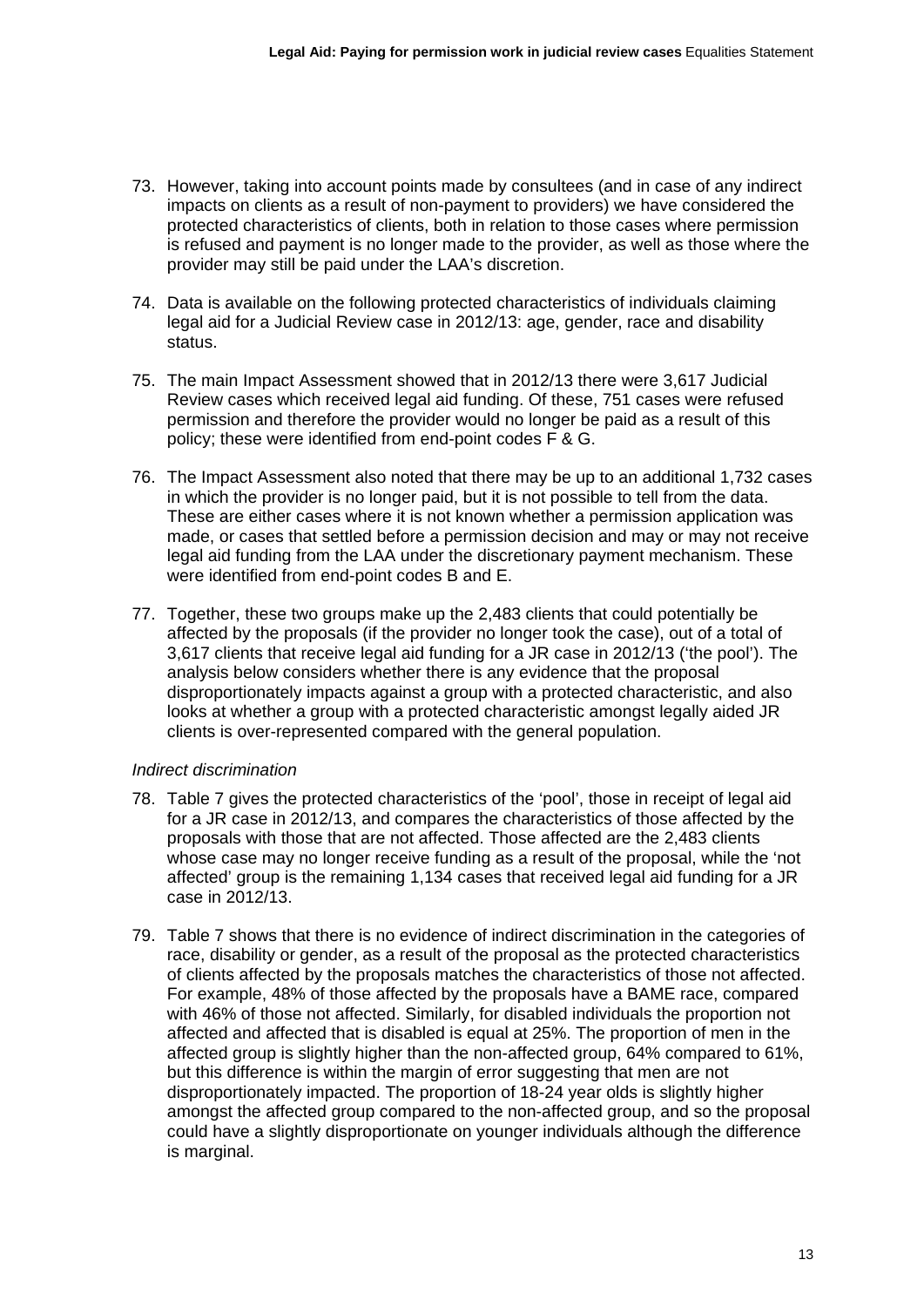**Table 7: Characteristics of clients in receipt of legal aid for a JR case in 2012/13, split by 'affected' and 'not affected' cases** 

|                   | <b>Protected Characteristics</b> | <b>Affected (Case may</b><br>not receive funding<br>under proposals)<br>$n = 2483$ | <b>Not Affected</b><br>(Case would still<br>receive funding)<br>$n = 1134$ | All JR<br>Clients,<br>n=3617 |
|-------------------|----------------------------------|------------------------------------------------------------------------------------|----------------------------------------------------------------------------|------------------------------|
| Race              | White                            | 27%                                                                                | 28%                                                                        | 27%                          |
|                   | <b>BAME</b>                      | 48%                                                                                | 46%                                                                        | 47%                          |
|                   | <b>Unknown</b>                   | 25%                                                                                | 27%                                                                        | 25%                          |
| Age               | 18-24 years                      | 16%                                                                                | 12%                                                                        | 15%                          |
|                   | $25 - 64$ years                  | 64%                                                                                | 62%                                                                        | 63%                          |
|                   | 65 yrs and older                 | 3%                                                                                 | 3%                                                                         | 3%                           |
|                   | <b>Other</b>                     | 17%                                                                                | 23%                                                                        | 19%                          |
| <b>Disability</b> | <b>Disabled</b>                  | 25%                                                                                | 25%                                                                        | 25%                          |
|                   | Non-Disabled                     | 44%                                                                                | 43%                                                                        | 43%                          |
|                   | <b>Unknown</b>                   | 31%                                                                                | 32%                                                                        | 31%                          |
| <b>Sex</b>        | Male                             | 64%                                                                                | 61%                                                                        | 63%                          |
|                   | Female                           | 35%                                                                                | 37%                                                                        | 36%                          |
|                   | <b>Unknown</b>                   | 1%                                                                                 | 2%                                                                         | 2%                           |

80. It is possible that the proposal may disproportionately impact a certain group as a result of a group with a particular characteristics being over-represented in the 'pool' affected by the proposals. Table 8 therefore gives the characteristics of all JR clients ('the pool') in order to look at whether a particular group could be disproportionately impacted by the proposals compared with the general population.

**Table 8: Characteristics of clients in receipt of legal aid for a case in 2012/13 compared with the general population** 

|                   |                                  | All JR Clients, | General           |
|-------------------|----------------------------------|-----------------|-------------------|
|                   | <b>Protected Characteristics</b> | n=3617          | <b>Population</b> |
| Race              | White                            | 27%             | 86%               |
|                   | <b>BAME</b>                      | 47%             | 14%               |
|                   | <b>Unknown</b>                   | 25%             |                   |
| Age               | 18-24 years                      | 15%             | 12%               |
|                   | 25-64 years                      | 63%             | 67%               |
|                   | 65 yrs and older                 | 3%              | 21%               |
|                   | Other                            | 19%             |                   |
| <b>Disability</b> | <b>Disabled</b>                  | 25%             | 18%               |
|                   | Non-Disabled                     | 43%             | 82%               |
|                   | <b>Unknown</b>                   | 31%             |                   |
| <b>Sex</b>        | Male                             | 63%             | 49%               |
|                   | <b>Female</b>                    | 36%             | 51%               |
|                   | <b>Unknown</b>                   | 2%              |                   |

- 81. Table 8 shows that clients of a BAME race are over-represented amongst JR clients, compared with the general population. This suggests that the proposal could disproportionately impact against those of a BAME race, although this result should be treated with some caution since a large proportion of clients (25%) report their race as 'unknown'.
- 82. Table 8 also shows that 15% of individuals affected by the proposals are aged 18-24 compared with 12% of the general population. This implies that young people are slightly over-represented and therefore could be disproportionately impacted by the proposal, although the age distribution is not greatly different from the overall population.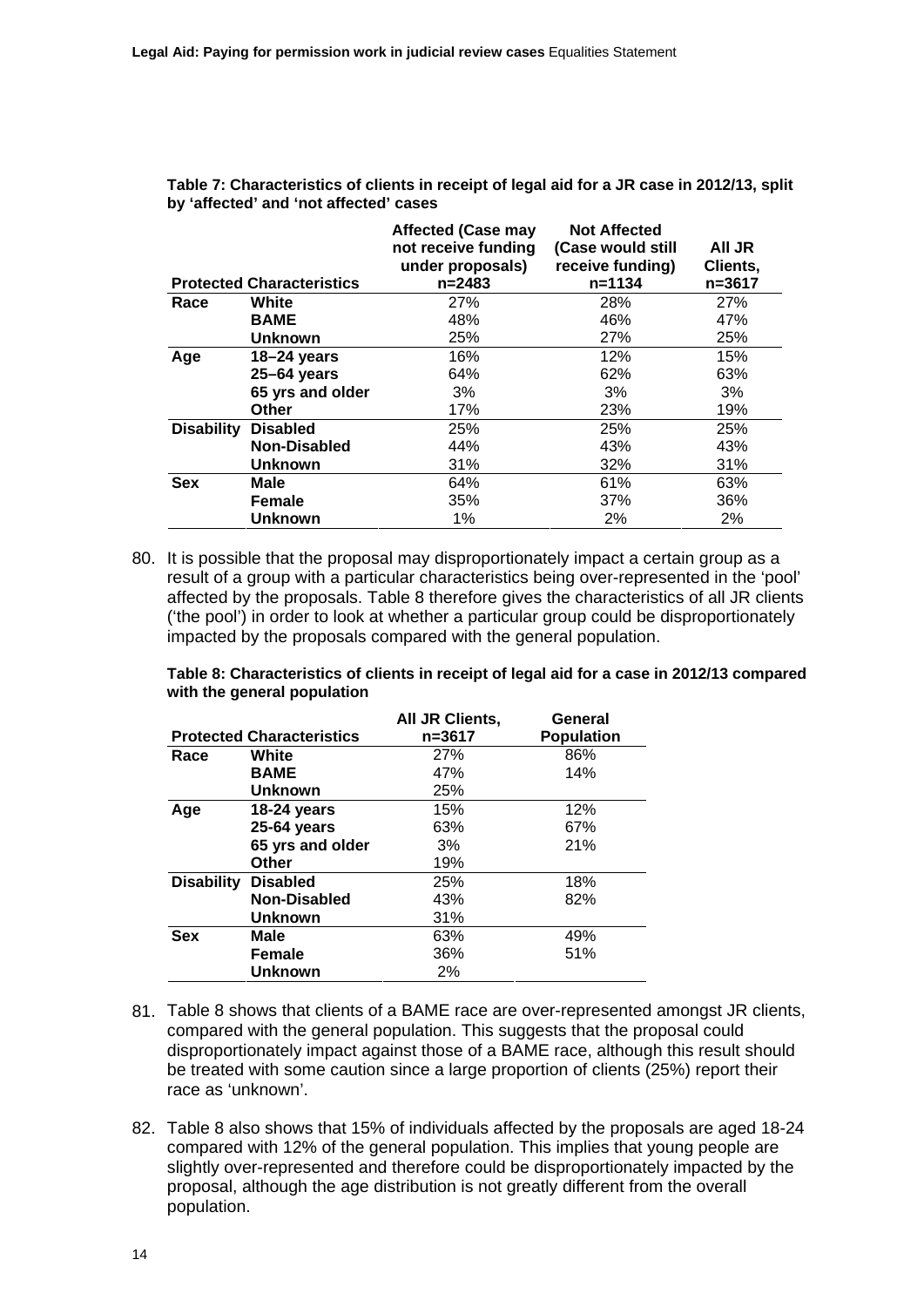- 83. On disability, 25% of the affected pool is ill or disabled compared to 18% of the general population. This implies that disabled people are likely to be disproportionately impacted by the proposals, although there is a large proportion where client disability is reported as 'unknown' meaning that this result should be treated with some caution.
- 84. With regard to sex, the table shows that men are disproportionately represented compared with the general population as 63% of affected clients are male compared with 49% of the population as a whole.

## *Cumulative Analysis*

- 85. Some respondents also raised the potential for adverse equality impacts arising from the previous JR permission proposal under *Transforming legal aid: delivering a more credible and efficient system.* In *Transforming legal aid: Next Steps*[9](#page-14-0) (paragraphs 20.2 to 20.9*)* we set out the cumulative impact of the reforms to be implemented. We set out the cumulative effect of four areas which may be negatively impacted by mo re than one of the proposals.
- 86. Building on the cumulative analysis we published in *Next Steps*, we have undertaken additional analysis looking at whether providers sharing a protected characteristic could be disproportionately affected when the impact of the JR proposal is combined with one of more of the previous *Transforming Legal Aid* proposals most likely to affect JR providers. This analysis looks at providers just affected by the JR proposal, and compares firms impacted by at least one of the following proposals with those that are not. The *Transforming Legal Aid* proposals included here are: prison law reform, the removal of the asylum and immigration uplift, and the reduction in the representation fee for family law cases.
- 87. As set out in paragraph 72 above, we do not consider that this proposal will have a direct impact on clients as it affects the provider's remuneration, not the grant of legal aid to the client. Clients could be affected if the changes have an impact on the sustainability of the legal aid market resulting in an adverse effect on service provision; however we believe this is unlikely. As a result, there is no cumulative impact on clients.

## *Methodology and Data Sources*

1

- 88. In order to look at whether providers sharing a protected characteristic could be disproportionately impacted by a combination of the proposals we have taken providers carrying out work on a JR case in 2012/13 (524) and split these into three groups:
	- JR providers not affected by the proposals (136)
	- Providers affected by just the JR proposal (148) providers with a case in 2012/13 where permission was refused, or a case where payment under the proposals is uncertain.
	- Providers affected by both the JR proposal and at least one of the other *Transforming Legal Aid* proposals (240).

<span id="page-14-0"></span><sup>9</sup> <https://consult.justice.gov.uk/digital-communications/transforming-legal-aid-next-steps>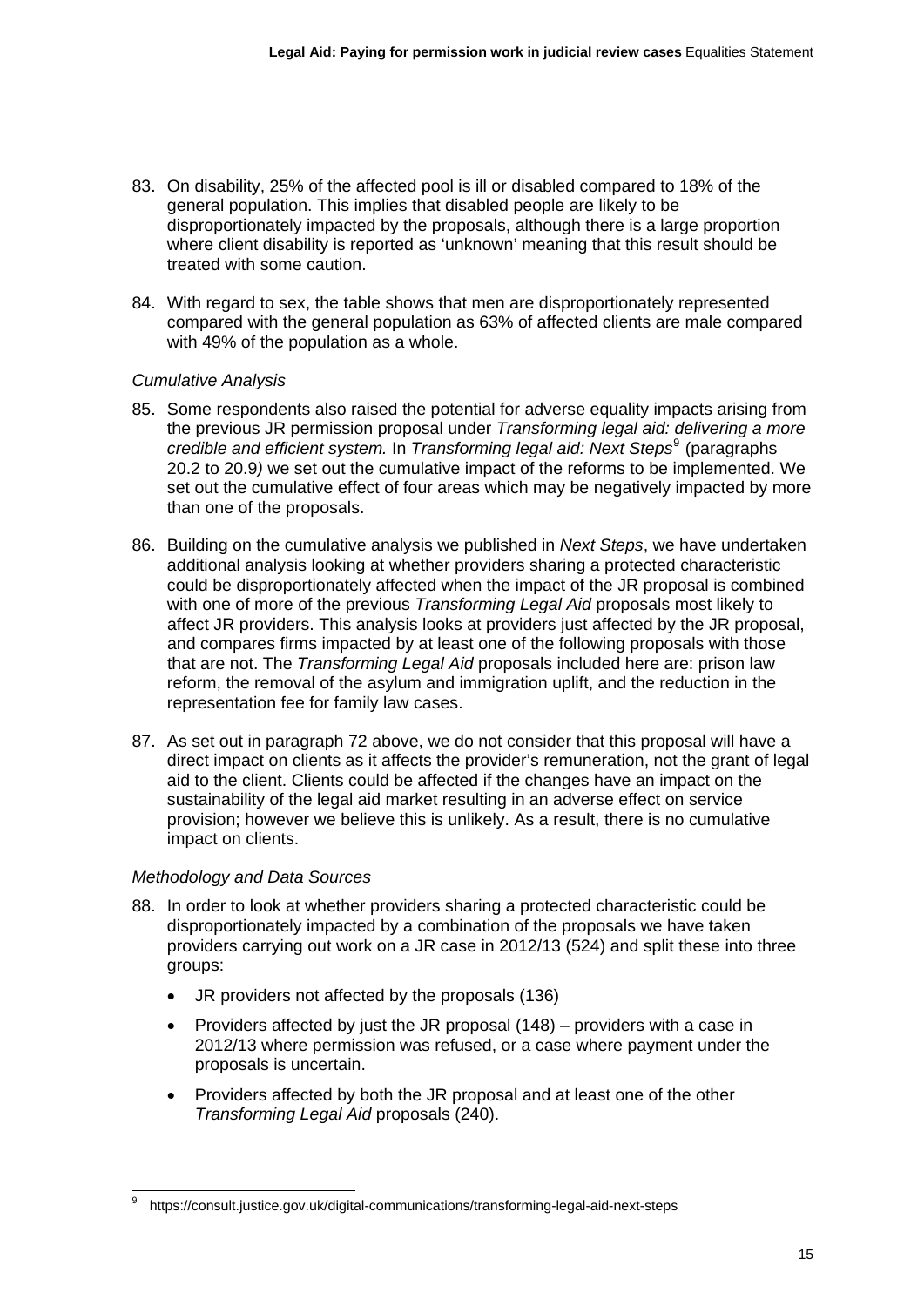- 89. In order to assess whether providers sharing a protected characteristic are likely to be disproportionately impacted by the cumulative effect of the JR proposal with other LAT reforms, we have compared the proportion of firms just affected by the JR proposal with the proportion of firms affected by both JR at least one of the LAT reforms considered here.
- 90. The analysis is based on the protected characteristics of the majority ownership or majority control (OMC) of an organisation.

#### *Race*

- 91. Analysis on the protected characteristics of JR providers finds that BAME providers are more likely to be impacted by the combined impact of the JR proposal and the other *Transforming Legal Aid* reforms compared with White British providers:
	- Of White British providers affected by the JR proposal based on 2012/13 data, 37% would be impacted by just the JR proposal while 63% would be impacted by both the JR proposal and at least one of the other *Transforming Legal Aid* reforms.
	- Of BAME providers impacted by the JR proposals, 20% would be impacted by the just the JR proposal and 80% by both the JR proposal and at least one of the other *Transforming Legal Aid* reforms.

#### *Gender*

- 92. Analysis on the protected characteristics of JR providers finds then male providers are more likely to be impacted by the combined impact of the JR proposal and at least one of the other *Transforming Legal Aid* proposals compared with female providers:
	- Of male providers affected by the JR proposals, 25% would be impacted by just the JR proposal and 75% would be impacted by both the JR proposal and at least one of the other *Transforming Legal Aid* reforms.
	- Of female providers affected by the JR proposals, 44% would be impacted by just the JR proposal and 56% would be impacted by both the JR proposal and at least one of the other *Transforming Legal Aid* reforms.

## *Disability*

- 93. Analysis on the protected characteristics of JR providers find that providers where a member of the management is ill or disabled are no more likely to be impacted by the combined impact of the JR proposal and the other *Transforming Legal Aid* proposals compared with providers where no member of the management is ill or disabled:
	- Of providers where a member of the management is ill or disabled, 30% would be impacted by the JR proposal alone while 70% would be impacted by both the JR proposal and at least one of the other *Transforming Legal Aid* reforms considered here.
	- Of providers when no-one is ill or disabled, 33% would be impacted by just the JR proposal while 70% would be impacted by both the JR proposal and at least one of the other *Transforming Legal Aid* reforms.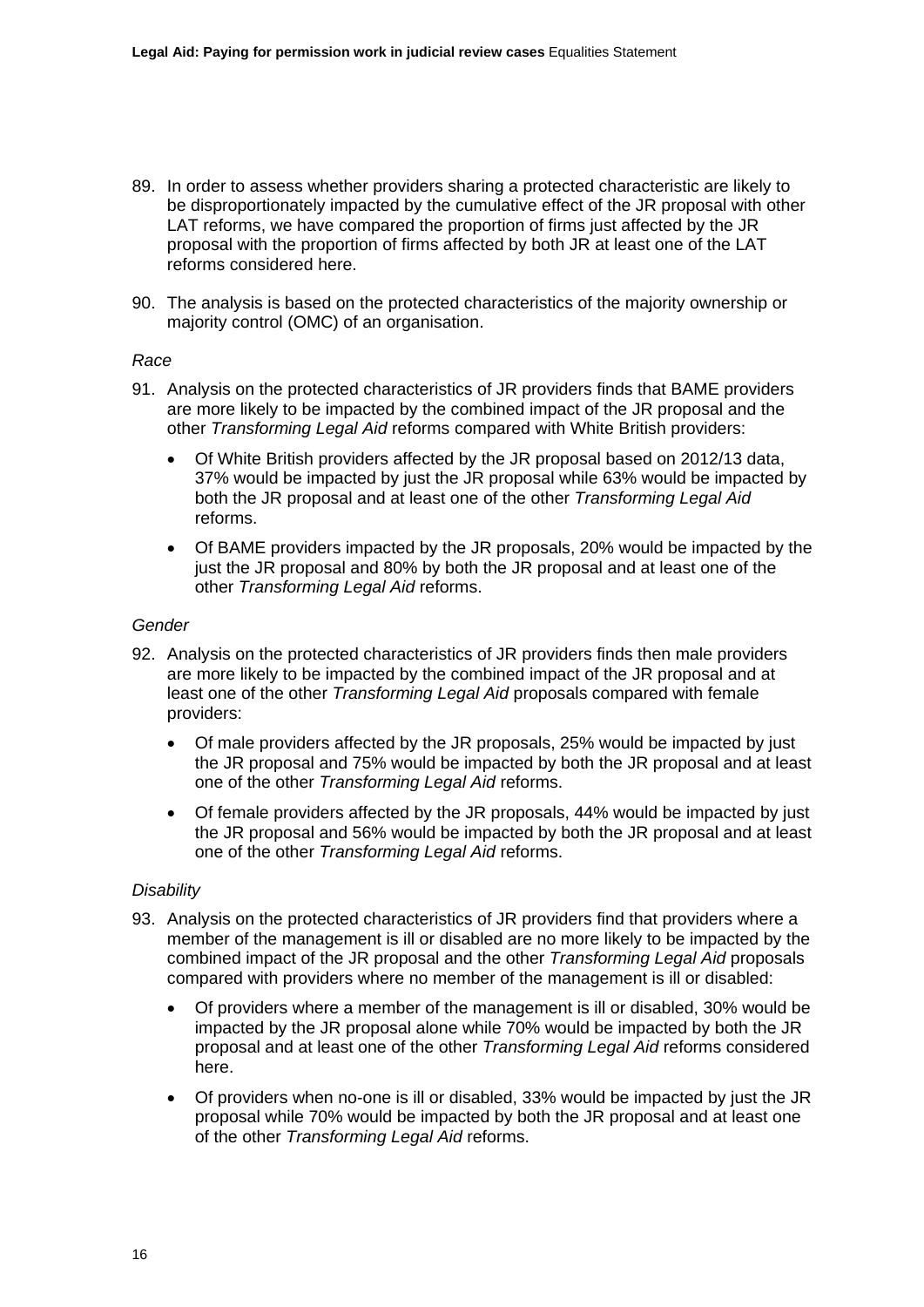#### *Cumulative Conclusions*

- 94. Our assessment of the potential cumulative impact shows that the reforms may have a disproportionate impact on male and BAME majority managed/owned firms who will be disadvantaged by the loss of income from more than one of the reforms.
- 95. While this analysis shows that the combination of the JR permission payment proposal with the other LAT reforms could have further impact on BAME providers, we do not consider that it would be possible to make any further changes to mitigate the impact on these providers as opposed to other providers, given the policy objective.

## **Conclusions**

- 96. By reference to the pool of JR cases, the analysis finds that providers where a member of the OMC is long-term ill or disabled are no more likely to be affected by the proposals than providers where no-one is disabled. Similarly, BAME providers are no more likely to be affected by this proposal compared to White British providers, although where BAME providers do see a loss it is expected to be slightly higher on average compared with White British providers. BAME providers are also overrepresented compared with the general population, suggesting that there is the likelihood that this policy could put BAME providers at a particular disadvantage.
- 97. When looking at just cases where permission is refused, female majority owned/controlled providers are no more likely to be affected than male providers. However, when all possible losses are considered, there is evidence to suggest that female majority owned/controlled providers are more likely to be affected than male providers; however, the low number of female owned/controlled providers means this result cannot be stated with any confidence. Male providers are, however, overrepresented compared with the general population, suggesting that the policy could put male providers at a particular disadvantage for this reason.
- 98. The analysis of clients' protected characteristics shows that within the pool of JR cases, where legal aid might no longer be paid there is no direct impact on clients that are disabled, clients from a BAME race, or clients of a particular gender. There is evidence that the proposal has a slight disproportionate impact on younger individuals. When compared with the general population (and taking into account what respondents said about their client base in JR cases) the analysis shows that men, BAME individuals, younger individuals and those with a disability are overrepresented compared with the general population and therefore on this measure are likely to be put at a particular disadvantage.
- 99. However, the conclusions on client's disability and race should be treated with caution, since for a large proportion of clients the disability status and race is recorded as 'unknown'. It is therefore difficult to drawn concrete conclusions about the impact of the policy on these two groups.
- 100. Clients in JR cases should only be directly affected if the provider refuses to take on the case. If the provider still takes on the case then the provider will bear the cost rather than the individual. However, taking into account the potential for indirect impacts we cannot entirely rule out that there is the potential for some clients with protected characteristics to be negatively impacted. We consider this risk to be mitigated by the fact that payment will continue to made for meritorious cases which are granted permission, and for meritorious cases which conclude prior to a